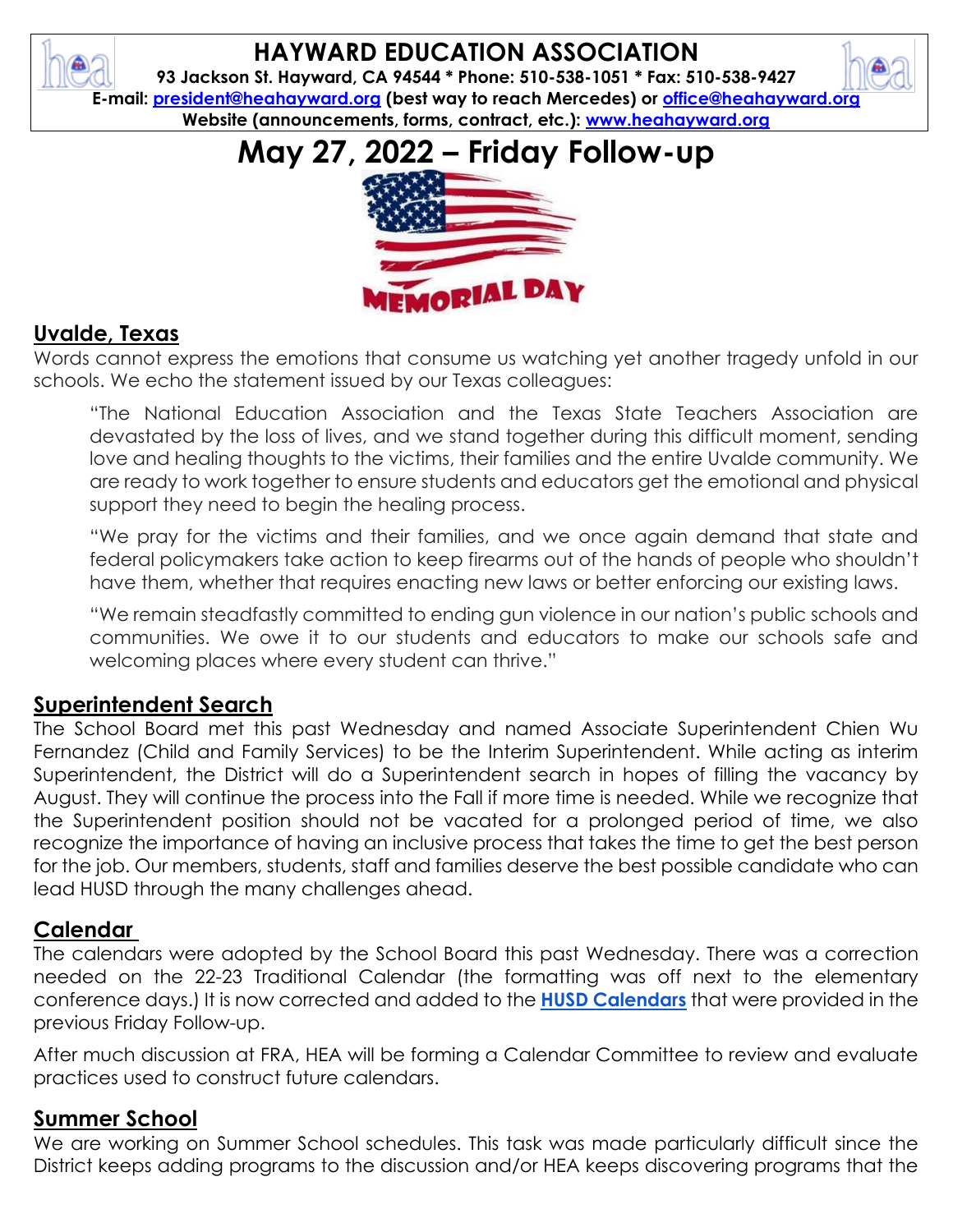District did not even know it had. The programs impact summer school and therefore, impact summer school negotiations, putting delays on finalized language. Be looking for Applications by the end of next week.

#### **Staggered Reading**

The District has determined that elementary sites at risk of ending their staggered reading programs early because of a District miscalculation of minutes, can continue with their programs. There is no need to shorten the staggered reading schedule.

The below message was sent to all Principals this week:

*Dear Principals,*

We have reviewed the staggered reading instructional minutes information with our labor *partners. At this time, sites may proceed to continue staggered reading until the original end date publicized to your school community families. In reflection, the 22-23 upcoming school year, please*  be sure to review your instructional minutes with your teams to be inclusive of staggered reading *program start and end dates. The District will support by auditing these schedules this summer to ensure instructional minute allocations are correct.*

*Lisa Davies, Ed.D Assistant Superintendent Educational Services*

#### **Packing/Moving MOU**

Agreements regarding packing/moving for Bowman, Strobridge, and others impacted by the school closures are being worked on. We hope to have finalized language on Tuesday and will share it as soon afterward as possible.

#### **Bargaining**

As the next step in bargaining, FRA placed the below as the top priorities when negotiating:

- 1. Improving salary/compensation
- 2. Reducing class size or caseloads
- 3. Improving health and safety at school
- 4. Gaining more time for planning and collaboration and
- 5. Improving professional development time/opportunities

These were the priorities that emerged clearly from the bargaining surveys completed by members. They will frame our guiding principles when creating and responding to proposals as well as applying resources towards these topics. As we continue to review your surveys, we will be adding additional (and more specific) proposals responsive to member concerns. We will report on additional survey-based items and continue discussion at our last FRA meeting of the year.

# **Retirement**

We have received the list of HUSD Certificated Retirees:

Denise Beeson Carol Borges Nida Casuaa Robert Council Kerri Demos Rosemarie Dias Patricia Dore Elizabeth Finlayson Donald Hoban Deborah Jackson Lance James Diana Jellison Montellano Emilia Martins Mary Jenkins-Parish Mary Kelley Karen Kelly Dennis Knights

Stephen Light David Lozada Christopher Lynch Jennifer Mcconnell Maree Mcguire Yolanda Moreno Regina Newcome

Suzette Parkin Claudia Robie Stephen Roehl Glenda Saylors Randolph Schrade Patricia Tiernan-Stahler Nhung Tran Razzari Betty Webber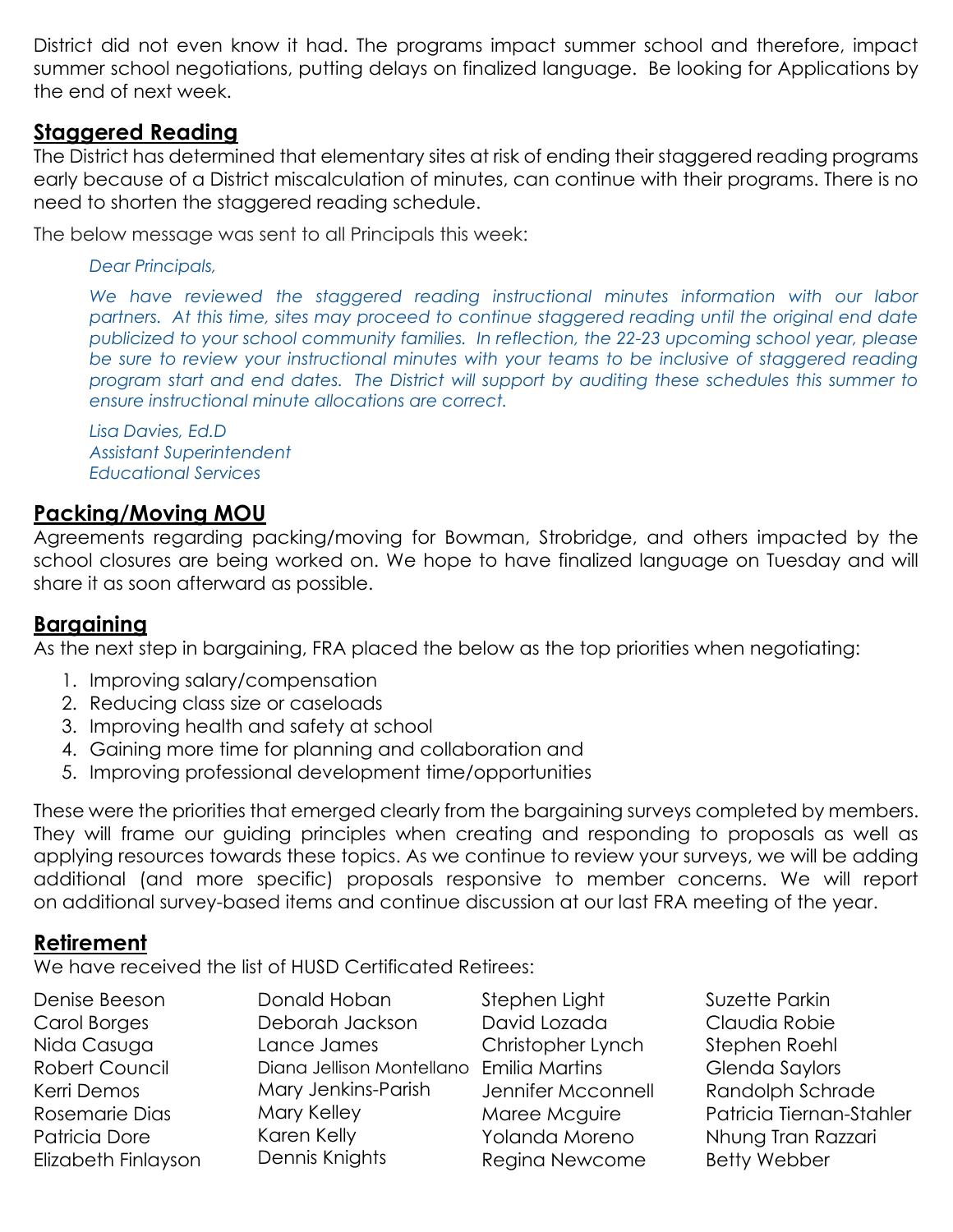For those interested in celebrating with HEA and HUSD, there will be a "thank you, retirees" celebration in the Elmhurst parking lot across the street from the District Office on Wednesday, June 1st from 3:30pm-5:00pm. Retirees will be able to drive through the parking lot for this celebration, receive appreciation gifts, and briefly take pictures (if they desire.) Please note: there is limited space for those interested in joining the celebration.

We celebrate all of the retirees and their many contributions to the Union, the District, and most importantly, their lasting impact upon our students' academia as well as preparing them to be positive contributors to our world! A heartfelt THANK YOU!!

### **Time is Running Out! Elect Alysse Castro and Liz Ortega!**

**Alysse Castro**, the Executive Director of San Francisco County Schools, a former teacher and principal, is our recommended candidate for **Alameda County Superintendent of Schools**. She is a powerful leader of effective and equitable schools.

By now you've read that *[the incumbent county superintendent gave \\$25,000 "COVID stipends" to](http://click.cta-mailings.org/?qs=774de3a329e15427d07cd14a319de11930cbd854cdcfd410d9b7a61917c8023b1789ac9cd5ea4e3d75eac5b64ffb6022c793b9c9ccb67589)*  **[top managers](http://click.cta-mailings.org/?qs=774de3a329e15427d07cd14a319de11930cbd854cdcfd410d9b7a61917c8023b1789ac9cd5ea4e3d75eac5b64ffb6022c793b9c9ccb67589)** in violation of state law. The contrast with Alysse Castro couldn't be greater.

Alysse's vision for the Alameda County Office of Education is to provide *life-changing education* to our most vulnerable kids, to *support student and staff safety* in all schools, and to *push for classroom spending* by challenging district bureaucracies.

To learn more about Alysse's campaign, please visit **[alysse.net](http://click.cta-mailings.org/?qs=774de3a329e15427ed8fbb61bb4b5eaa30bbe92f13083fdec26f0bc8e1aa7e872efb260c4bbfa82ef5f1e7dcbb5d059f281abf3412513094)**.

This year, we have a HUGE opportunity to elect one of our neighbors, who's spent the last two decades fighting for working families, to **CA State Assembly**. **Liz Ortega** is not only a labor leader with strong values―she's shown she can get results, both here in the East Bay and in Sacramento. Sending Liz to the Capitol would be a huge win for working families―and would open the door to many future wins!

To learn more about Liz's campaign, please visit **[ortegaforassembly.com](https://www.ortegaforassembly.com/)**

#### **Vote for Alysse Castro for Alameda County Superintendent of Schools and Liz Ortega for State Assembly by June 7th!**

#### **Silicon Valley Education Foundation – Teacher Recruitment for Summer**

Silicon Valley Education Foundation is collaborating with Hayward Promise Neighborhoods this summer to offer 9 classes (6 Elevate [Math] and 3 Computer Science) in our district and they're looking for teachers. Job descriptions below:

- **[Elevate \[Math\] Job Description for HUSD](https://docs.google.com/presentation/d/1IamtCMXMc9DwG37LXqdrS8omXHjMW2gl4dmqnnuBQLg/edit?usp=sharing)**
- **[CSI Job Description for HUSD](https://docs.google.com/presentation/d/1vhLn1H4Ia7IGTgHRiA35AobqVZziq6VX9jXvP4qfnkY/edit?usp=sharing)**

Although some of the PD dates referenced have passed, the PD is recorded, and folks can catch up on any missed PD. They will be paid for making it up. If you have further questions, reach out to HEA and we will get you in contact with a SVEF program manager.

Note: HEA has no involvement in the SVEF selection process or their reasons for choosing one candidate over another.

# **2022 CTA LGBTQ+ Issues Conference – Call for Presenters**

Interested in presenting at a CTA Conference? CTA is seeking presenters for the CTA LGBTQ+ Issues Conference. The conference planning committee will review all applications and select the presenters based on the following criteria: relevancy to the conference program and attendees; inclusion of hot topics outlined in the attached information; evidence of knowledge of the subject matter; and prior presentation success. **[Find out more information and how to apply, here!](https://drive.google.com/file/d/1tbwYMgX_KRoEPam46H03nxCHAZB1lvrF/view?usp=sharing)**